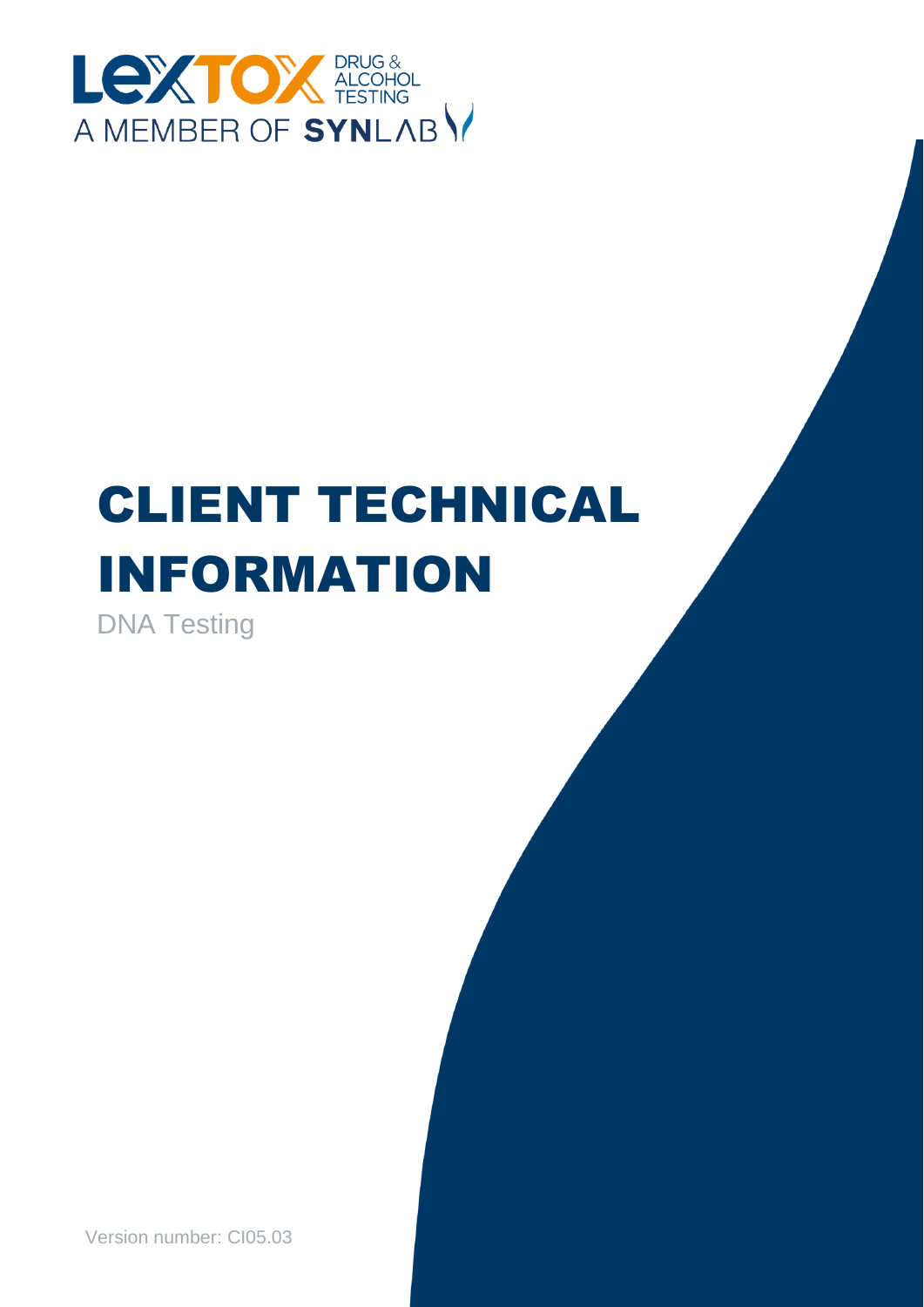

## **CONTENTS**

| 1. |                                                                                         |  |
|----|-----------------------------------------------------------------------------------------|--|
| 2. |                                                                                         |  |
| 3. |                                                                                         |  |
| 4. |                                                                                         |  |
|    | 4.1<br>4.2<br>4.3<br>4.4<br>4.5<br>4.6<br>4.7<br>4.8<br>4.9<br>5.1<br>5.2<br>5.3<br>5.4 |  |
|    |                                                                                         |  |
|    | 6.1<br>6.2<br>6.3<br>6.4                                                                |  |
|    |                                                                                         |  |
|    | 7.1<br>7.2<br>7.3<br>7.4<br>7.5<br>7.6                                                  |  |
|    |                                                                                         |  |
|    |                                                                                         |  |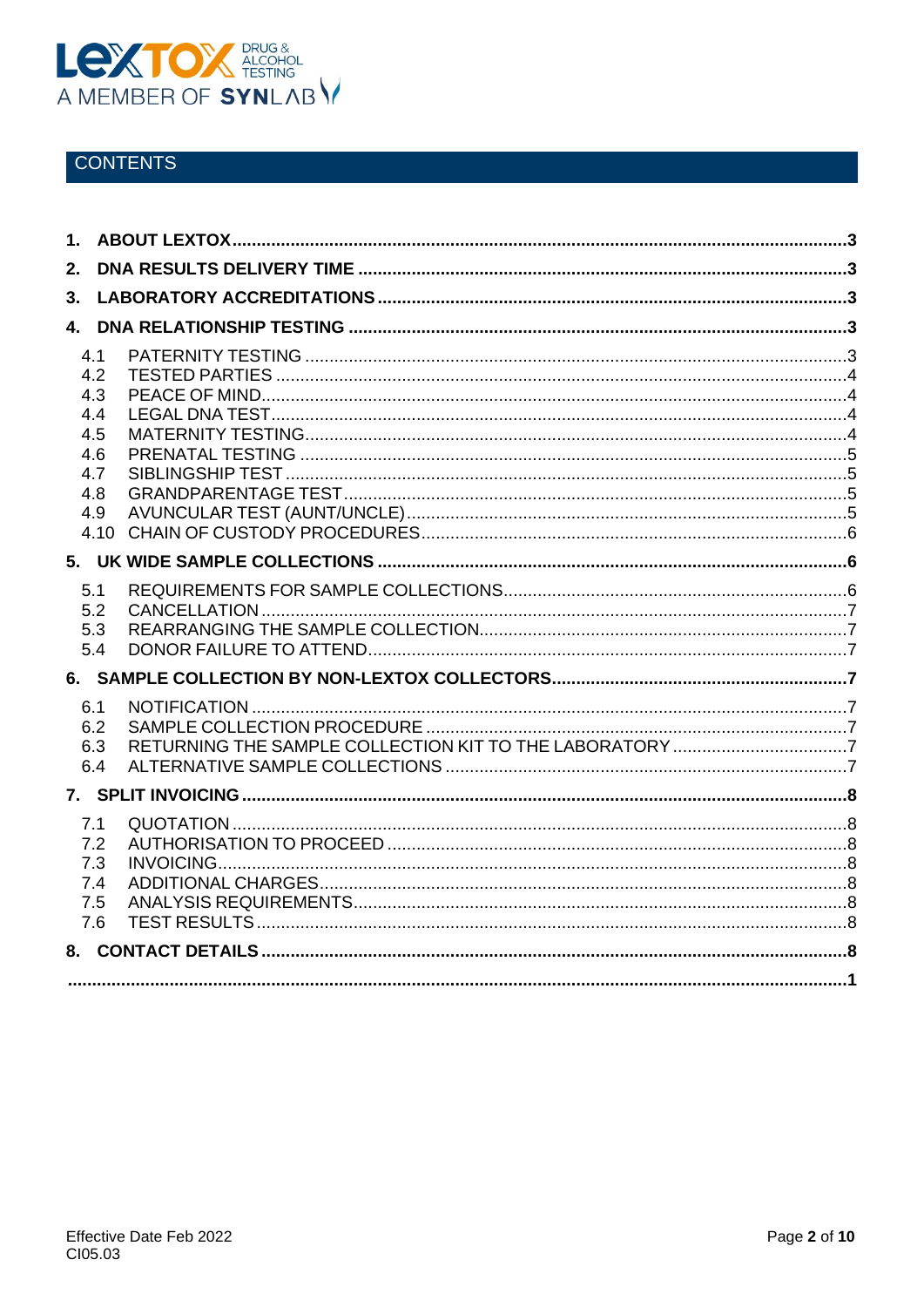

## <span id="page-2-0"></span>1. ABOUT LEXTOX

Thank you for instructing or considering Lextox for your DNA testing needs.

Established in 2011 by experts from within the UK hair testing industry, at Lextox our mission then remains the same now – to provide the most responsive, client oriented service and reliable results.

Fully focussed on family law, we provide the complete range of testing services for child care proceedings including **hair drug and alcohol**, **blood alcohol**, **SCRAM Continuous Alcohol** and **DNA** testing.

Today we are trusted by more than 14,000 family law solicitors and local authorities to deliver a responsive service and reliable results.

Lextox is a member of the SYNLAB Group, the leading medical diagnostic services provider in Europe.

For more information on Lextox, [please visit our website.](https://lextox.co.uk/)

## <span id="page-2-1"></span>2. DNA RESULTS DELIVERY TIME

The DNA Test Report will usually be issued in 3 working days of receiving the sample into the laboratory. Analysis results for prenatal DNA tests will be provided in 8 working days or less.

We recommend ensuring the sample reaches the laboratory at least 5 to 10 working days before you need the results.

## <span id="page-2-2"></span>3. LABORATORY ACCREDITATIONS

Lextox Drug and Alcohol Testing use laboratories that hold ISO 17025 accreditation and are Ministry of Justice accredited to undertake parentage tests directed by the courts in England and Wales under section 20 of the Family Law Reform Act 1969.

## <span id="page-2-3"></span>4. DNA RELATIONSHIP TESTING

DNA relationship testing in partnership with a Ministry of Justice accredited laboratory.

## <span id="page-2-4"></span>4.1 PATERNITY TESTING

A DNA paternity test is used to resolve any questions or doubts relating to the paternity of a child. A paternity test works by comparing the DNA profile of a child with the DNA profiles of his or her mother and alleged father. If the child's mother is unavailable for testing, we can often perform a motherless paternity test. (Please see the "Tested Parties" section below for more information about this testing option.) Because a child inherits half of his or her genetic makeup from each biological parent, our expert DNA analysts can look for patterns of inheritance among the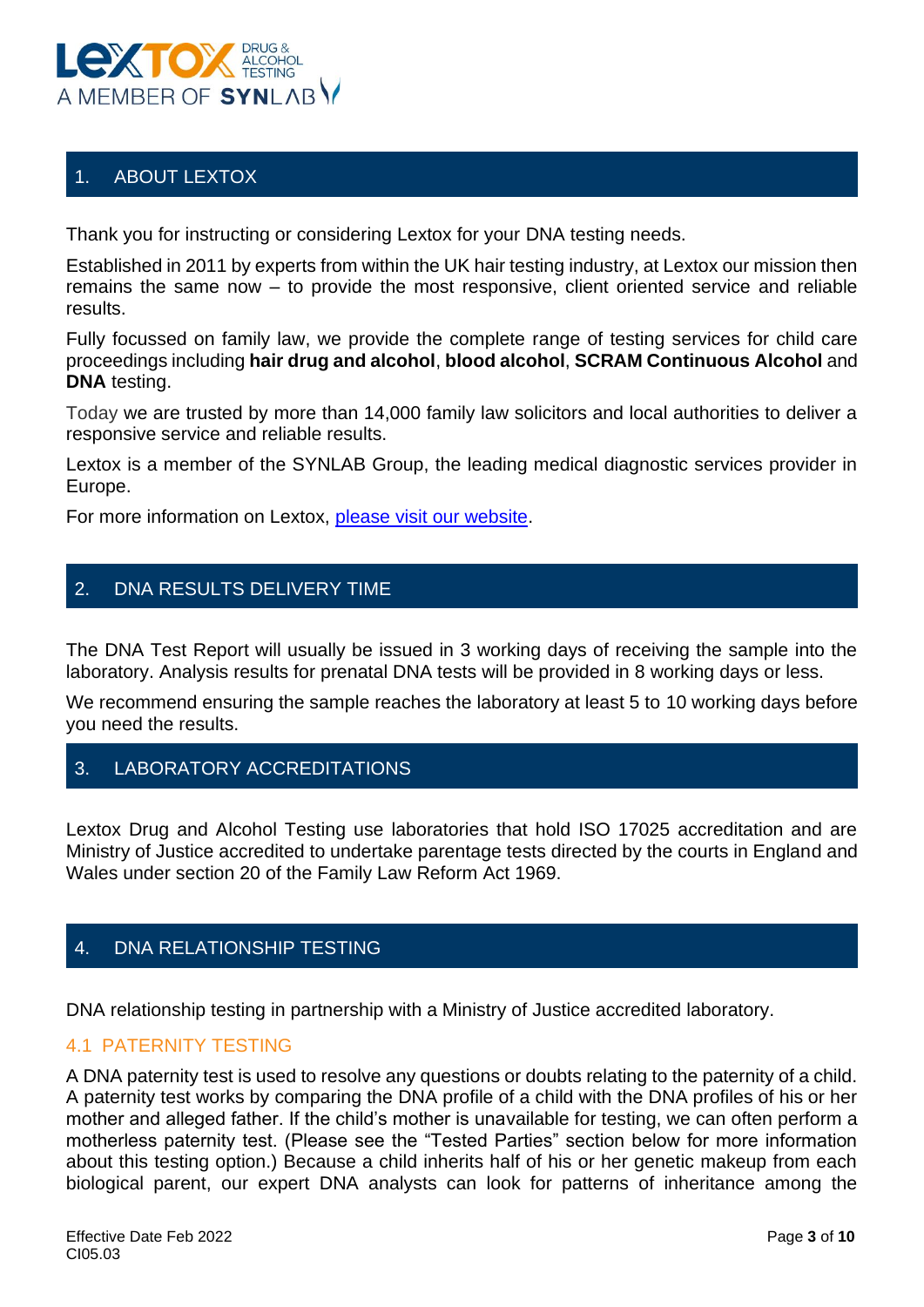

individuals' DNA profiles and conclusively determine whether the alleged father is the biological father of the child.

## <span id="page-3-0"></span>4.2 TESTED PARTIES

A standard paternity test involves the child, the mother and the alleged father. By contributing a DNA sample, the mother assists the testing process. During the analysis, our expert DNA staff can readily identify and eliminate her contribution to the child's genetic profile and focus on the alleged father's contribution.

When necessary, we can often perform a paternity test without the mother. This is known as a motherless paternity test. Both paternity and motherless paternity tests provide accurate, conclusive results. A motherless test requires additional testing and statistical analysis, however we provide these services at no additional charge.

We can also test additional children or alleged fathers when needed. For associated fees please contact us to discuss.

## <span id="page-3-1"></span>4.3 PEACE OF MIND

Peace of mind paternity testing, also called private or in-home paternity testing, is characterised by the self-collection process. We send sample collection kits to the tested parties, and they perform their own buccal swabbing to collect their DNA samples. Because of this collection method, private paternity testing produces results are not legally defensible. Included with the kit are consent forms that must be signed and returned with the samples.

#### <span id="page-3-2"></span>4.4 LEGAL DNA TEST

Many of our clients use their legal paternity test results to settle family law matters (such as child care proceedings, child custody and visitation disputes and adoption), resolve inheritance disputes, and satisfy immigration requirements.

Our legal paternity testing service follows a strict chain of custody; this is what makes our test results legally defensible in courts of law. The chain of custody is a documentation process that shows:

**/** The samples were collected by a neutral third party, such as a doctor, a nurse, or a Lextox Sample Collector.

**/** The tested parties were positively identified at their sample collection appointment(s).

**/** The samples were protected with tamper proof tape at the collection site and were securely packaged for shipping to the laboratory. Once received by the laboratory, they were thoroughly inspected for tampering.

#### <span id="page-3-3"></span>4.5 MATERNITY TESTING

Maternity testing can conclusively determine whether a woman is the biological mother of a child.

DNA maternity tests may be useful for individuals who…

/ Need to provide additional proof of their mother-child relationship to support their immigration applications.

/ Have been separated by adoption and reunited years later, and would like to confirm that they are

biologically related as mother and child.

/ Need to verify whether the proper embryo was implanted into a mother's uterus during in vitro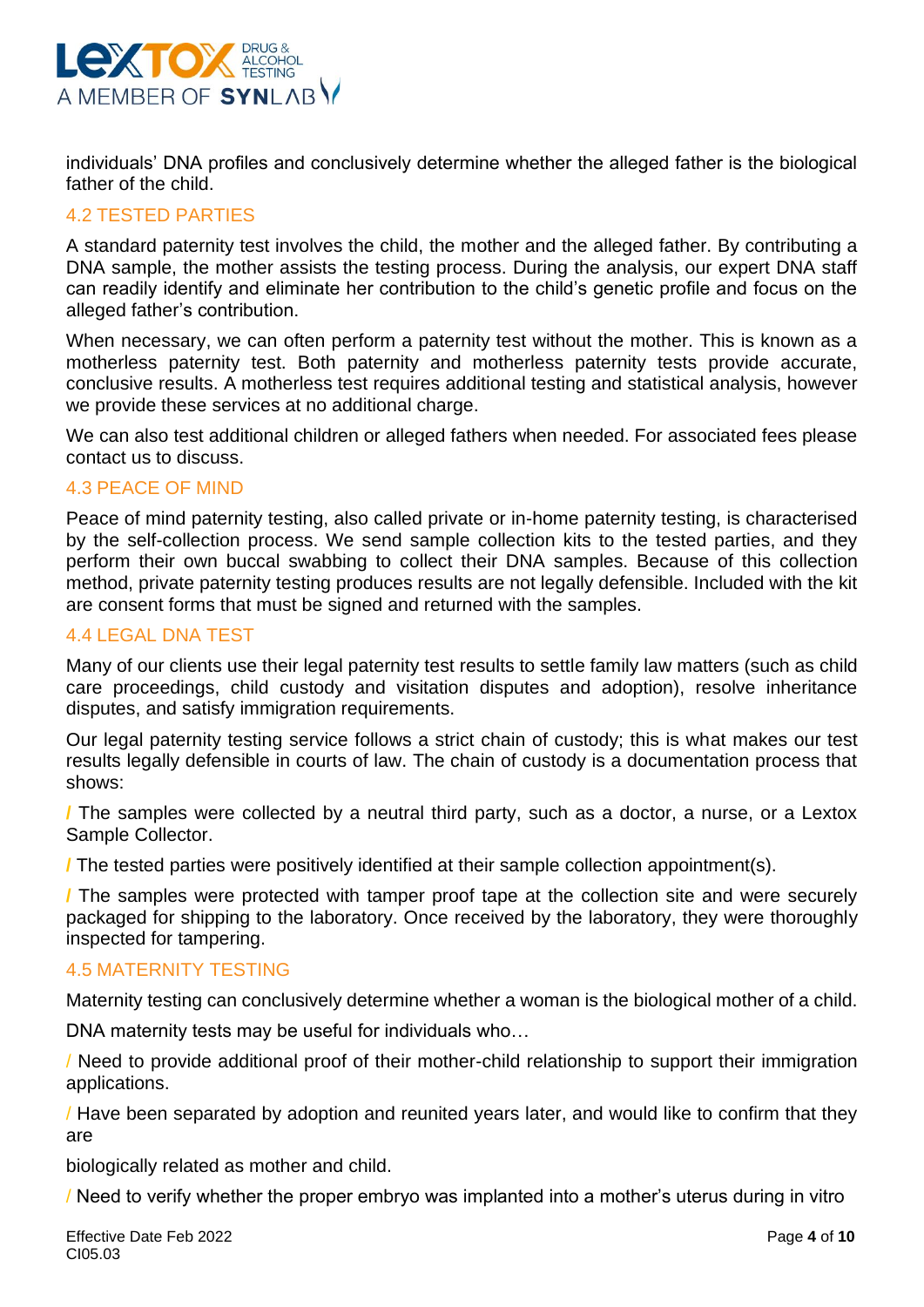

## fertilisation.

/ Fear that babies have mistakenly been switched in a hospital nursery and need to place the appropriate infant with the appropriate mother.

Like a paternity test, a maternity test works by comparing the DNA profiles of a child; an alleged mother; and, when available, the child's father. (A fatherless maternity test can be performed when the child's father is not available for testing.) The genetic profiles of a biologically related mother and child will show predictable patterns of DNA inheritance.

## <span id="page-4-0"></span>4.6 PRENATAL TESTING

Our prenatal DNA test is an accurate and non-invasive way to determine paternity prior to a child's birth. A mouth swab is required from the alleged father and a blood sample is required from the arm of the biological mother. Both of these samples will be collected by our professionally trained Sample Collectors. After profiling the mother and foetus, we are able to compare the markers against the alleged fathers' DNA. The test analyses free-floating foetal DNA from the mother's plasma and compares it to the mother's DNA profile. Once the foetus' profile is determined, it is then compared to the alleged father to determine paternity. The mother must be at least 8 weeks pregnant as per confirmation from a medical professional and testing is unable to be undertaken on multiple pregnancies (i.e. twins and triplets).

Analysis results for prenatal DNA tests will be provided in 8 working days or less.

## <span id="page-4-1"></span>4.7 SIBLINGSHIP TEST

Siblingship testing can help two alleged siblings verify whether they are siblings. A sibling DNA test is often performed when an alleged father is unavailable for a paternity test and his possible children would like to know if they have the same father.

A half siblingship test can be performed when two alleged siblings know they have different mothers but would like to know if they have the same biological father. Or they know they have different fathers and wish to establish if they have the same mother. Siblingship tests require complex DNA analysis. For this reason, we encourage the alleged siblings' mother(s) to participate in the testing whenever possible. The mother's participation helps us eliminate the maternal contribution to the children's DNA profiles. This, in turn, helps us focus our analysis on whether the alleged siblings' remaining DNA could have come from the same biological father.

Cases that involve in-direct relationship testing such as siblingship (full–siblingship and half– siblingship) tests will only provide a statistical likelihood that gives evidence to support the tested relationship. A test of this nature will not directly exclude the relationship. The test merely gives the odds of the relationship based on the purported relationship and the systems tested.

## <span id="page-4-2"></span>4.8 GRANDPARENTAGE TEST

A grandparent DNA test can determine whether a child is biologically related to the alleged grandparents. A grandparentage test is based on the fact that a child inherits half of his or her genetic profile from each biological parent. When one of a child's parents is unavailable for testing, we can look to the grandparents to determine whether they contributed DNA to the child's genetic profile.

## <span id="page-4-3"></span>4.9 AVUNCULAR TEST (AUNT/UNCLE)

A legal aunt-uncle DNA test is taken to determine if a child is the biological niece or nephew of the alleged aunt or uncle. The avuncular test is a viable option when the alleged father or mother is unavailable for testing and the only available relative is a brother or sister of the alleged father or mother. Cases that involve in-direct relationship testing including Avuncular, single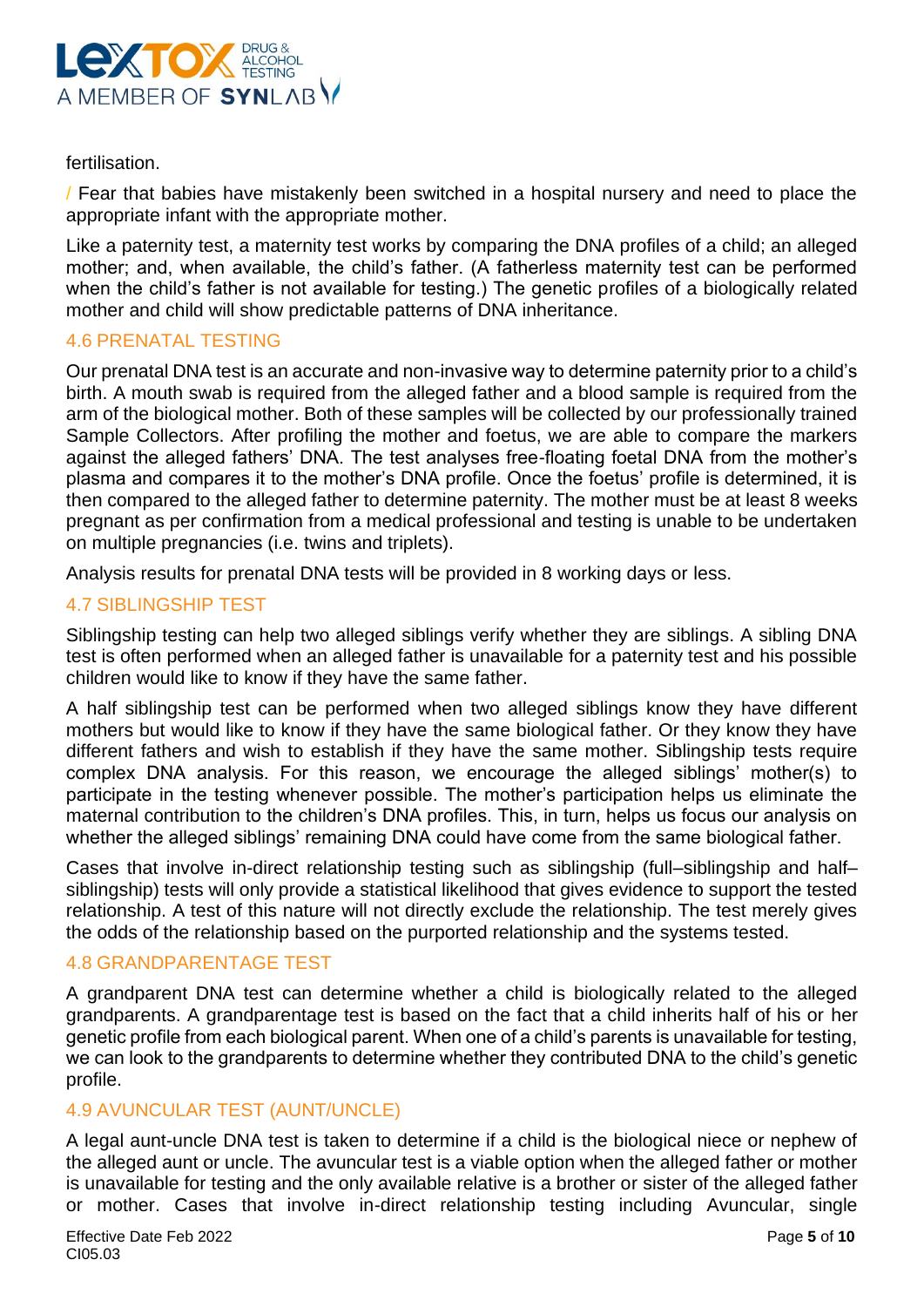

Grandparentage and Siblingship (full– siblingship and half–siblingship) tests will only provide a statistical likelihood that gives evidence to support the tested relationship. A test of this nature will not directly exclude the relationship. The test merely gives the odds of the relationship based on the purported relationship and the systems tested.

## <span id="page-5-0"></span>4.10 CHAIN OF CUSTODY PROCEDURES

We follow strict chain of custody documentation processes for every DNA test. This process helps ensure that the test results will be legally defensible in courts and other government departments, should clients ever need their results for legal purposes (such as obtaining child support).

The chain of custody process satisfies legal requirements by proving the following:

**/** The DNA samples were collected by a neutral third party - someone who has no personal interest in the outcome of the test. For many of our clients, our Lextox Collector collects the samples at a professional location such as a solicitor's office. Clients may also visit their GP or nurse who can collect the samples.

**/** The tested parties were positively identified at the time of sample collection. To be positively identified, a tested individual must present a government-issued photo ID.

**/** The collected DNA samples were made tamper resistant. The samples are tamper-taped at the collection site and are posted to the laboratory in secure packaging. Upon arrival at the laboratory, the samples are carefully inspected for any evidence of tampering.

## <span id="page-5-1"></span>5. UK WIDE SAMPLE COLLECTIONS

We provide a responsive sample collection service via our UK network of qualified healthcare professionals.

Buccal swabbing is the primary method of DNA sample collection. It is a painless, quick, and simple technique. A buccal swab is similar to a cotton wool bud, but it is made of a special material that provides a consistent surface for DNA sample collection and DNA extraction. In the sample collection process, buccal swabs are rubbed against the inside of a person's cheeks. The rubbing action gathers loose cheek cells from the mouth, and these cells contain the DNA we use for the genetic tests.

We follow strict chain of custody documentation processes to help ensure that the test results will be legally defensible in courts of law and other government departments if needed. An important component of the chain of custody process is how the buccal swab samples are collected. They must be collected by a neutral third party, such as a Lextox Collector, doctor or nurse. In addition, all tested parties must be positively identified at their sample collection appointments.

## <span id="page-5-2"></span>5.1 REQUIREMENTS FOR SAMPLE COLLECTIONS

We can usually attend sample collections within 48 hours of being notified or even quicker if the collection is urgent.

Our Lextox Sample Collectors are qualified phlebotomists and will ensure that the DNA sample is taken correctly. They will bring all the necessary equipment with them to the collection appointment.

We recommend you ask your client to read our Guide to Sample Collections prior to attending the sample collection appointment, this can be found [here.](https://lextox.co.uk/guide-to-sample-collections-2/)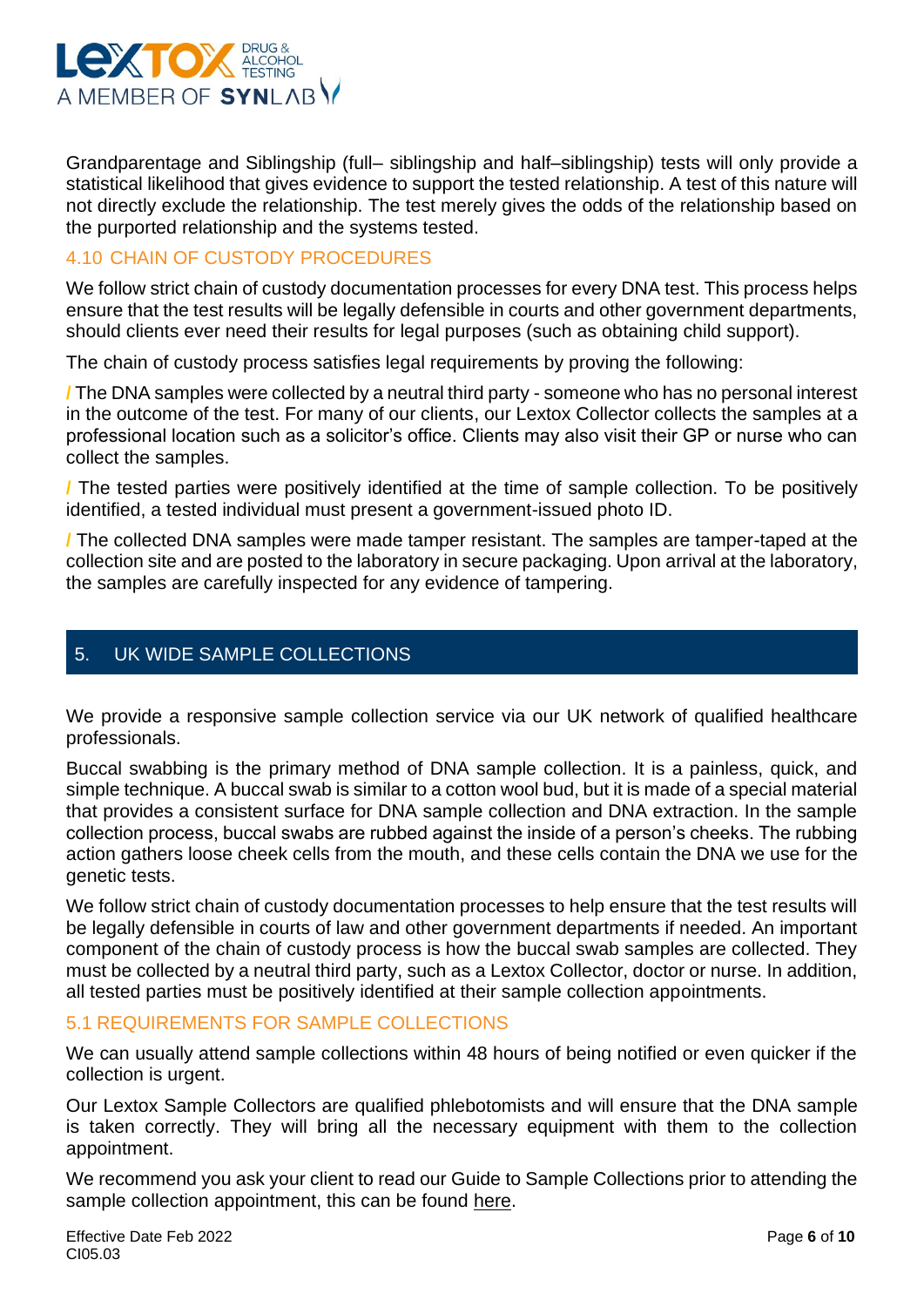

## <span id="page-6-0"></span>5.2 CANCELLATION

Should you need to cancel the sample collection appointment, please provide us with 24 hours' notice. Any sample collection that is cancelled within 24 hours of the collection appointment will be charged at the full cost of the sample collection.

## <span id="page-6-1"></span>5.3 REARRANGING THE SAMPLE COLLECTION

If you would like to rearrange the sample collection, please inform us at your earliest convenience. Any sample collection that is rearranged the same day as the allocated sample collection time may be charged at the full quoted cost.

#### <span id="page-6-2"></span>5.4 DONOR FAILURE TO ATTEND

If the donor fails to attend the allocated sample collection appointment the full quoted cost of the sample collection will be charged.

In the event that the donor is not present for the allocated sample collection appointment, our sample collectors reserve the right to wait for 15 minutes from the start time of the appointment before leaving. This is to ensure that our sample collectors have sufficient time to meet their next scheduled appointment.

## <span id="page-6-3"></span>6. SAMPLE COLLECTION BY NON-LEXTOX COLLECTORS

Sample collection kits can be dispatched to a GP surgery for the GP or medical professional to collect the samples.

The sample collection kit will be sent to the GP surgery detailed on the DNA Relationship Testing Quotation Request.

## <span id="page-6-4"></span>6.1 NOTIFICATION

Please ensure that the GP surgery is informed that the sample collection kit will be dispatched to them for them to collect the sample.

#### <span id="page-6-5"></span>6.2 SAMPLE COLLECTION PROCEDURE

Full instructions on how to collect the sample will be provided within the sample collection kit. We are available to provide assistance to the GP during sample collection if required.

## <span id="page-6-6"></span>6.3 RETURNING THE SAMPLE COLLECTION KIT TO THE LABORATORY

If the sample collection kit is not required, please ensure that the kit is returned to us unused. Any sample collection kit that is not returned to us or not used and returned in an unusable condition will incur a charge.

## <span id="page-6-7"></span>6.4 ALTERNATIVE SAMPLE COLLECTIONS

Our healthcare collection professionals are able to attend DNA sample collections in a professional setting within 48 hours' notice and often less. In certain circumstances we can provide collections at the Donor's place of residence, providing we have suitable professional witnesses present.

Using a trained healthcare professional ensures correct sample collection and can reduce delays which may arise from an incorrect collection.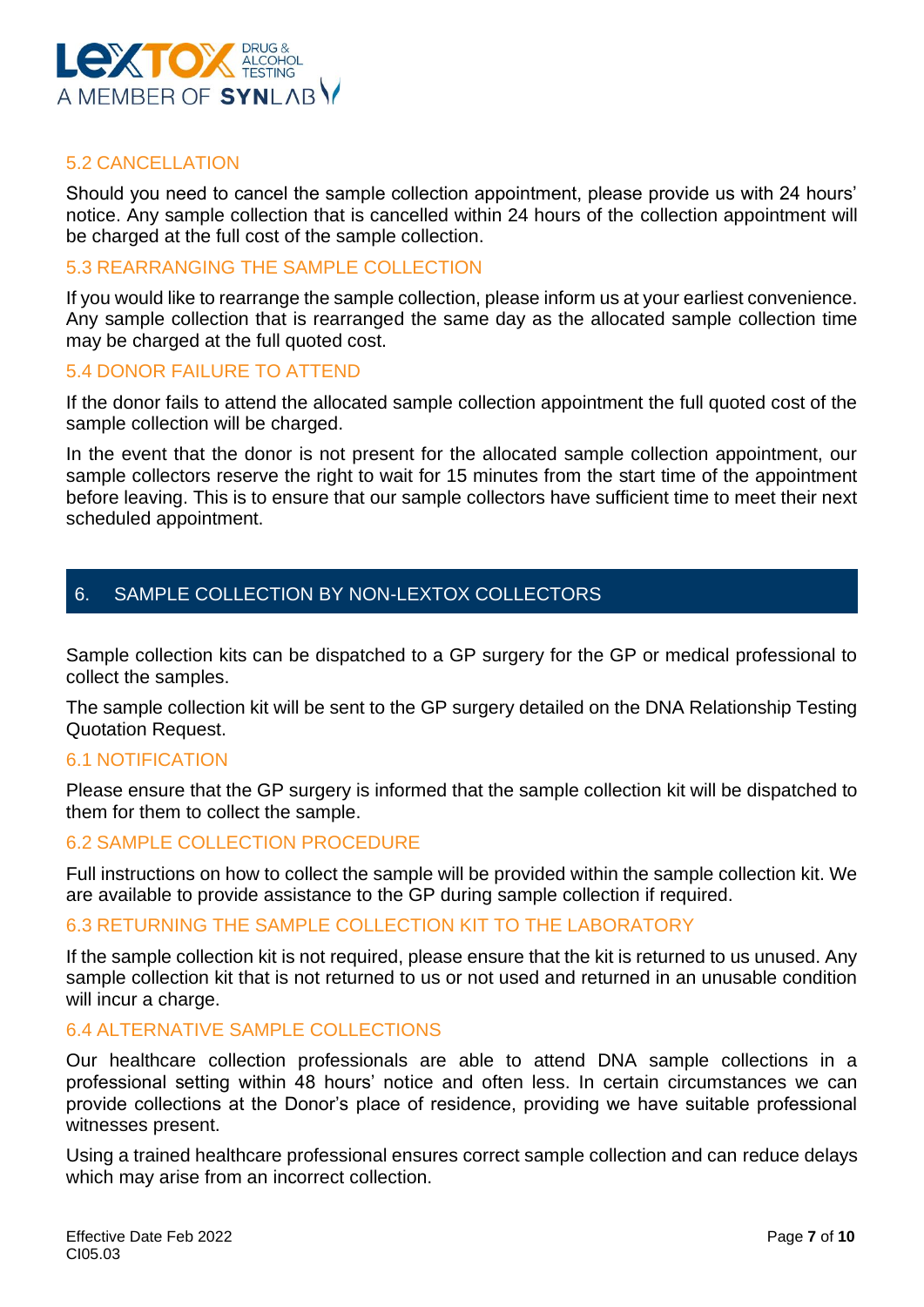

## <span id="page-7-0"></span>7. SPLIT INVOICING

Split invoicing free of charge for your convenience where costs are to be shared between the respective parties.

#### <span id="page-7-1"></span>7.1 QUOTATION

The quotation reflects the cost of the services being split between each party based on the % share that has been agreed to be paid by each party. Your quote details the % share that you are taking responsibility for.

## <span id="page-7-2"></span>7.2 AUTHORISATION TO PROCEED

Before we can proceed with the analysis each party is required to accept their quotation detailing their share of the cost of the sample analysis.

#### <span id="page-7-3"></span>7.3 INVOICING

Once the analysis has been completed each party will be invoiced for their respective share. On occasion we may request payment in advance from one or more parties such as private individuals before the sample analysis can proceed.

#### <span id="page-7-4"></span>7.4 ADDITIONAL CHARGES

Any additional charges such as (and not limited to) collection fees in respect of late cancellation of collection appointments, failure to attend the sample collection appointment by the donor, or failure of the GP in returning the unused sample pack to us will be split between each party in the % share they are responsible for.

## <span id="page-7-5"></span>7.5 ANALYSIS REQUIREMENTS

We take direction from the instructing party in relation to the analysis requirements. Amendments to the requested sample analysis must also come from the instructing party in writing. If the sample analysis requirements change, and thus the cost for the analysis changes, each party will receive a revised quotation detailing the amended cost.

## <span id="page-7-6"></span>7.6 TEST RESULTS

The results and the progress of the analysis will only be discussed with the party that has been designated to receive the results and has been detailed in the results address section of the Quotation Request form. The results will be issued to the results addressee and it is the responsibility of the recipient to distribute the results to other parties. We will only forward on results to other parties after receiving written instruction and authorisation to do so from the instructing party.

## <span id="page-7-7"></span>8. CONTACT DETAILS

Call us on 029 2048 4141

Email us at experts@lextox.co.uk

Information on the other services we offer, including hair drug and alcohol, blood alcohol and SCRAM Continuous Alcohol testing, can be found on our website [www.lextox.co.uk.](http://www.lextox.co.uk/)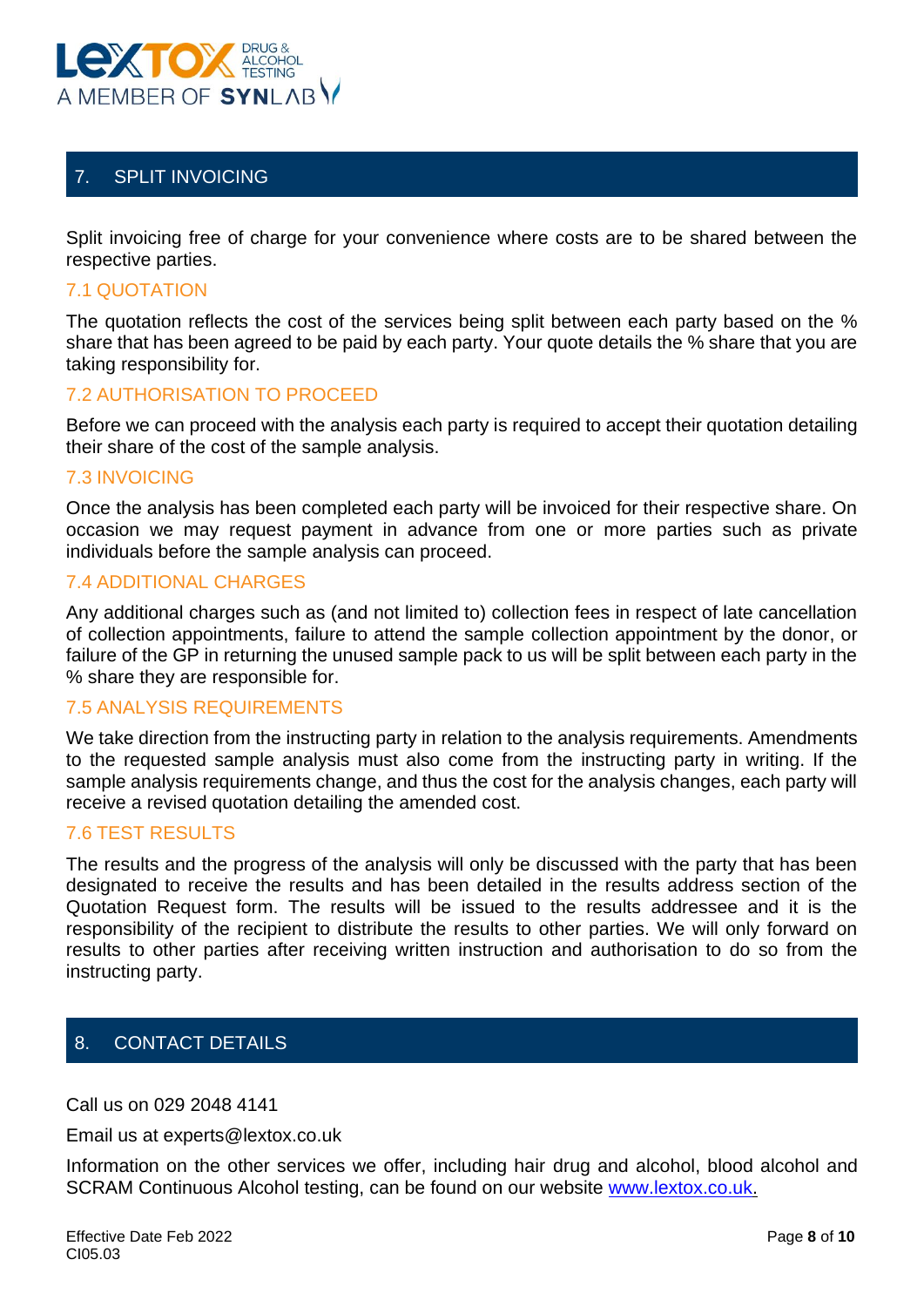